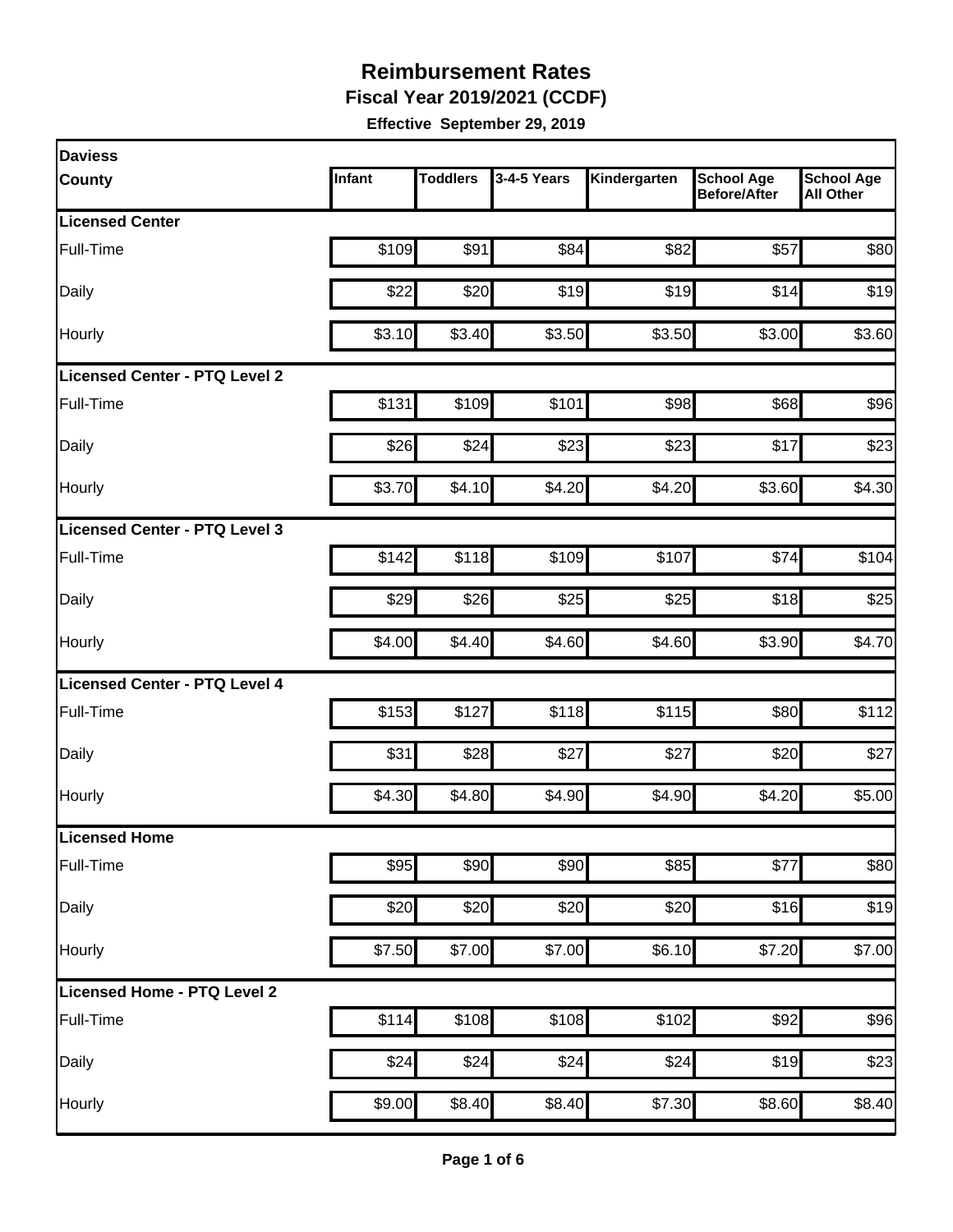**Fiscal Year 2019/2021 (CCDF)** 

| <b>Daviess</b>                           |         |                 |             |              |                                          |                                       |
|------------------------------------------|---------|-----------------|-------------|--------------|------------------------------------------|---------------------------------------|
| <b>County</b>                            | Infant  | <b>Toddlers</b> | 3-4-5 Years | Kindergarten | <b>School Age</b><br><b>Before/After</b> | <b>School Age</b><br><b>All Other</b> |
| Licensed Home - PTQ Level 3              |         |                 |             |              |                                          |                                       |
| Full-Time                                | \$124   | \$117           | \$117       | \$111        | \$100                                    | \$104                                 |
| Daily                                    | \$26    | \$26            | \$26        | \$26         | \$21                                     | \$25                                  |
| Hourly                                   | \$9.80  | \$9.10          | \$9.10      | \$7.90       | \$9.40                                   | \$9.10                                |
| <b>Licensed Home - PTQ Level 4</b>       |         |                 |             |              |                                          |                                       |
| Full-Time                                | \$133   | \$126           | \$126       | \$119        | \$108                                    | \$112                                 |
| Daily                                    | \$28    | \$28            | \$28        | \$28         | \$22                                     | \$27                                  |
| Hourly                                   | \$10.50 | \$9.80          | \$9.80      | \$8.50       | \$10.10                                  | \$9.80                                |
| <b>Registered Ministry</b>               |         |                 |             |              |                                          |                                       |
| Full-Time                                | \$97    | \$79            | \$64        | \$48         | \$32                                     | \$80                                  |
| Daily                                    | \$19    | \$16            | \$16        | \$13         | \$7                                      | \$19                                  |
| Hourly                                   | \$3.10  | \$3.10          | \$2.70      | \$2.80       | \$2.70                                   | \$2.70                                |
| <b>Registered Ministry - PTQ Level 1</b> |         |                 |             |              |                                          |                                       |
| Full-Time                                | \$103   | \$85            | \$74        | \$65         | \$45                                     | \$80                                  |
| Daily                                    | \$21    | \$18            | \$18        | \$16         | \$11                                     | \$19                                  |
| Hourly                                   | \$3.10  | \$3.30          | \$3.10      | \$3.20       | \$2.90                                   | \$3.20                                |
| <b>Registered Ministry - PTQ Level 2</b> |         |                 |             |              |                                          |                                       |
| Full-Time                                | \$131   | \$109           | \$101       | \$98         | \$68                                     | \$96                                  |
| <b>Daily</b>                             | \$26    | \$24            | \$23        | \$23         | \$17                                     | \$23                                  |
| Hourly                                   | \$3.70  | \$4.10          | \$4.20      | \$4.20       | \$3.60                                   | \$4.30                                |
| <b>Registered Ministry - PTQ Level 3</b> |         |                 |             |              |                                          |                                       |
| Full-Time                                | \$142   | \$118           | \$109       | \$107        | \$74                                     | \$104                                 |
| Daily                                    | \$29    | \$26            | \$25        | \$25         | \$18                                     | \$25                                  |
| Hourly                                   | \$4.00  | \$4.40          | \$4.60      | \$4.60       | \$3.90                                   | \$4.70                                |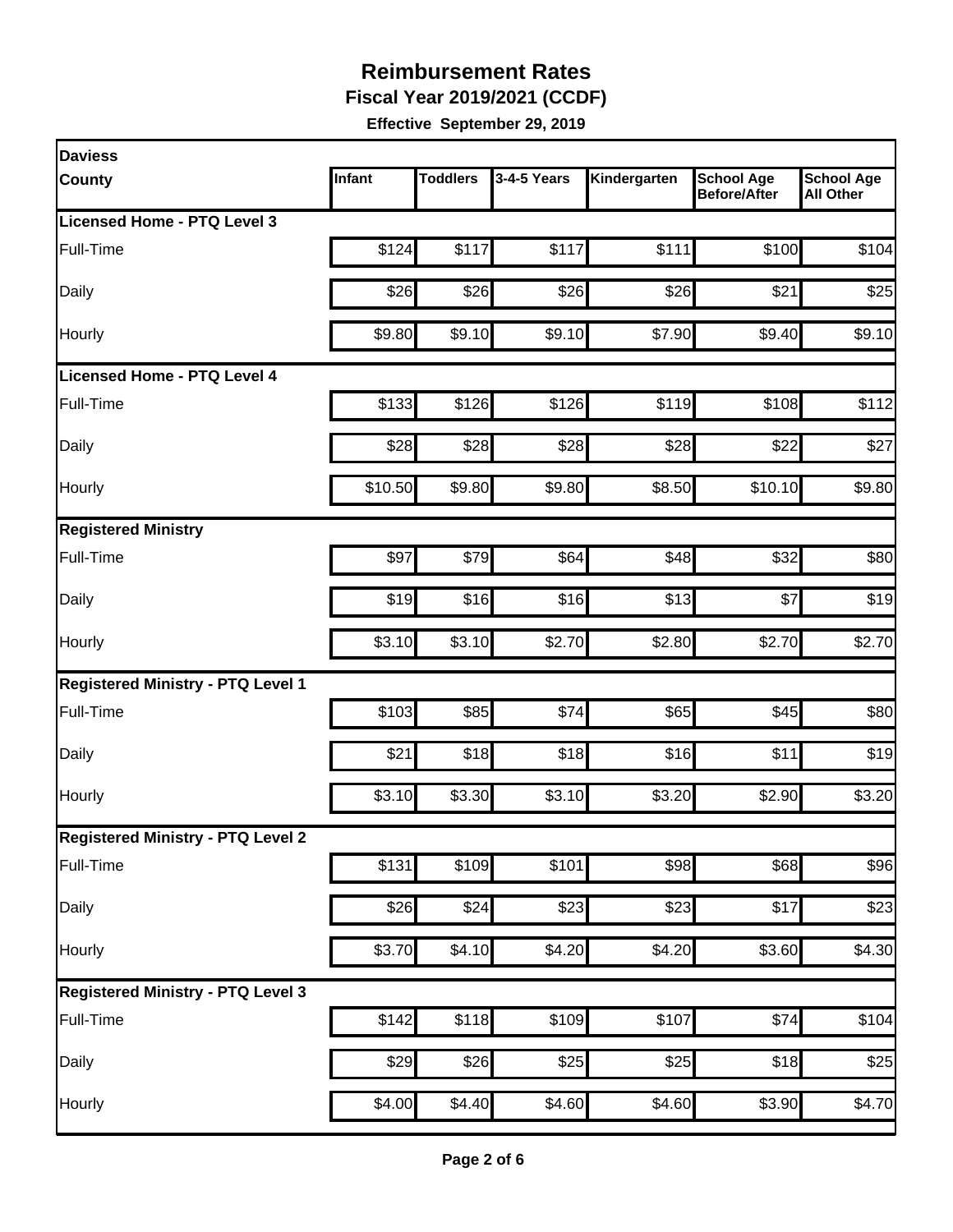**Fiscal Year 2019/2021 (CCDF)** 

| Daviess                                  |        |                 |             |              |                                          |                                       |
|------------------------------------------|--------|-----------------|-------------|--------------|------------------------------------------|---------------------------------------|
| County                                   | Infant | <b>Toddlers</b> | 3-4-5 Years | Kindergarten | <b>School Age</b><br><b>Before/After</b> | <b>School Age</b><br><b>All Other</b> |
| <b>Registered Ministry - PTQ Level 4</b> |        |                 |             |              |                                          |                                       |
| Full-Time                                | \$153  | \$127           | \$118       | \$115        | \$80                                     | \$112                                 |
| Daily                                    | \$31   | \$28            | \$27        | \$27         | \$20                                     | \$27                                  |
| Hourly                                   | \$4.30 | \$4.80          | \$4.90      | \$4.90       | \$4.20                                   | \$5.00                                |
| <b>Exempt Center</b>                     |        |                 |             |              |                                          |                                       |
| Full-Time                                | \$97   | \$79            | \$64        | \$48         | \$32                                     | \$80                                  |
| Daily                                    | \$19   | \$16            | \$16        | \$13         | \$7                                      | \$19                                  |
| Hourly                                   | \$3.10 | \$3.10          | \$2.70      | \$2.80       | \$2.70                                   | \$2.70                                |
| <b>Accredited Exempt Center</b>          |        |                 |             |              |                                          |                                       |
| Full-Time                                | \$120  | \$100           | \$92        | \$90         | \$61                                     | \$88                                  |
| Daily                                    | \$24   | \$22            | \$21        | \$21         | \$15                                     | \$21                                  |
| Hourly                                   | \$3.40 | \$3.70          | \$3.90      | \$3.90       | \$3.30                                   | \$4.00                                |
| <b>Exempt Home</b>                       |        |                 |             |              |                                          |                                       |
| Full-Time                                | \$76   | \$62            | \$65        | \$61         | \$34                                     | \$67                                  |
| Daily                                    | \$15   | \$13            | \$14        | \$13         | \$7                                      | \$14                                  |
| Hourly                                   | \$3.40 | \$3.40          | \$3.40      | \$3.40       | \$1.90                                   | \$3.00                                |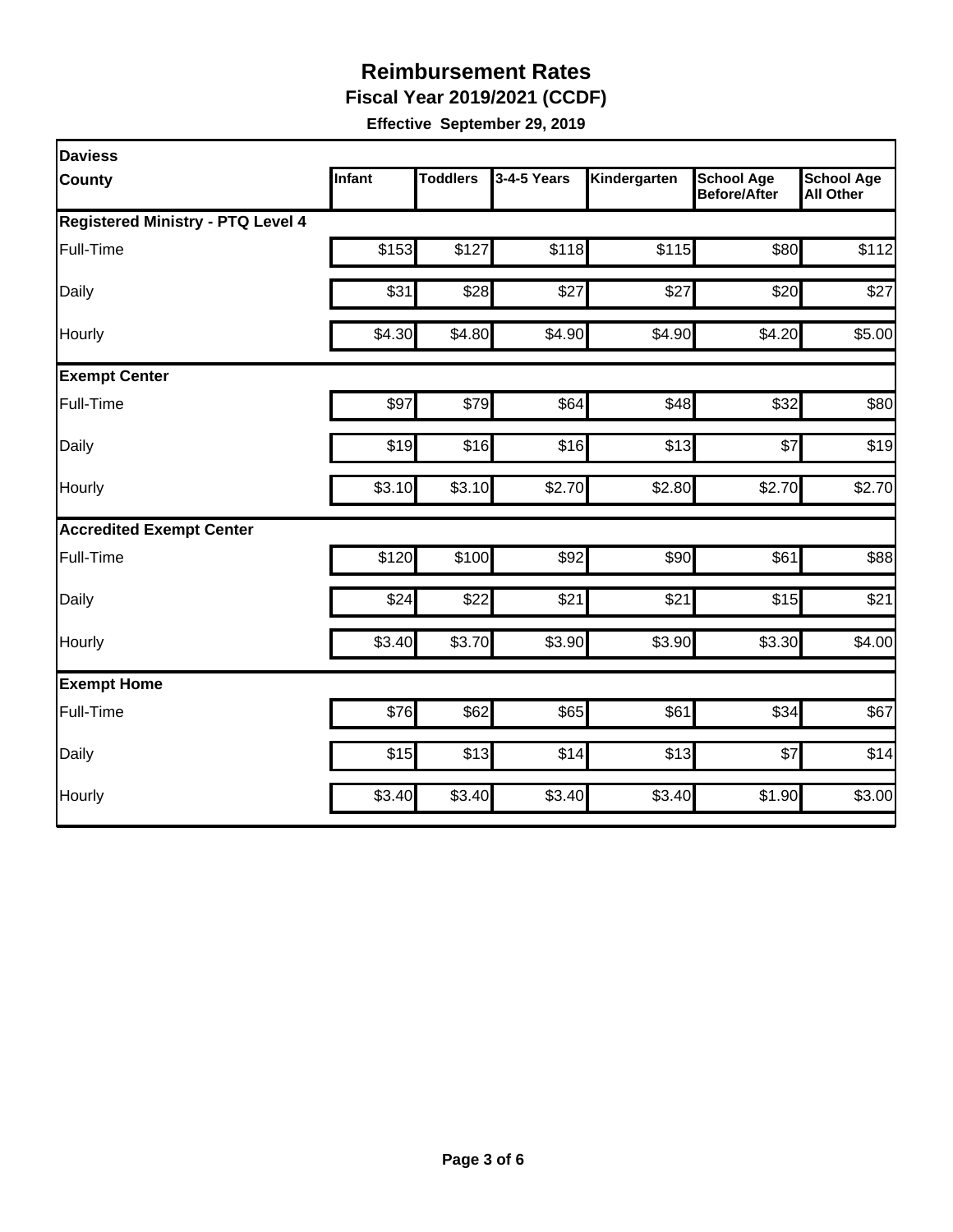#### **Reimbursement Rates School Year 2019/2021 (OMW Pre-K)**

| <b>Daviess</b>                |        |                 |             |              |                                          |                         |
|-------------------------------|--------|-----------------|-------------|--------------|------------------------------------------|-------------------------|
| <b>County</b>                 | Infant | <b>Toddlers</b> | 3-4-5 Years | Kindergarten | <b>School Age</b><br><b>Before/After</b> | School Age<br>All Other |
| Licensed Center - PTQ Level 3 |        |                 |             |              |                                          |                         |
| Full-Time                     |        |                 | \$119.90    |              |                                          |                         |
| Daily                         |        |                 |             |              |                                          |                         |
| Hourly                        |        |                 |             |              |                                          |                         |
| Licensed Center - PTQ Level 4 |        |                 |             |              |                                          |                         |
| Full-Time                     |        |                 | \$129.80    |              |                                          |                         |
| Daily                         |        |                 |             |              |                                          |                         |
| Hourly                        |        |                 |             |              |                                          |                         |
| Licensed Home - PTQ Level 3   |        |                 |             |              |                                          |                         |
| Full-Time                     |        |                 | \$128.70    |              |                                          |                         |
| Daily                         |        |                 |             |              |                                          |                         |
| Hourly                        |        |                 |             |              |                                          |                         |
| Licensed Home - PTQ Level 4   |        |                 |             |              |                                          |                         |
| Full-Time                     |        |                 | \$138.60    |              |                                          |                         |
| Daily                         |        |                 |             |              |                                          |                         |
| Hourly                        |        |                 |             |              |                                          |                         |
| VCP Ministry - PTQ Level 0    |        |                 |             |              |                                          |                         |
| Full-Time                     |        |                 | \$70.40     |              |                                          |                         |
| Daily                         |        |                 |             |              |                                          |                         |
| Hourly                        |        |                 |             |              |                                          |                         |
| VCP Ministry - PTQ Level 3    |        |                 |             |              |                                          |                         |
| Full-Time                     |        |                 | \$119.90    |              |                                          |                         |
| Daily                         |        |                 |             |              |                                          |                         |
| Hourly                        |        |                 |             |              |                                          |                         |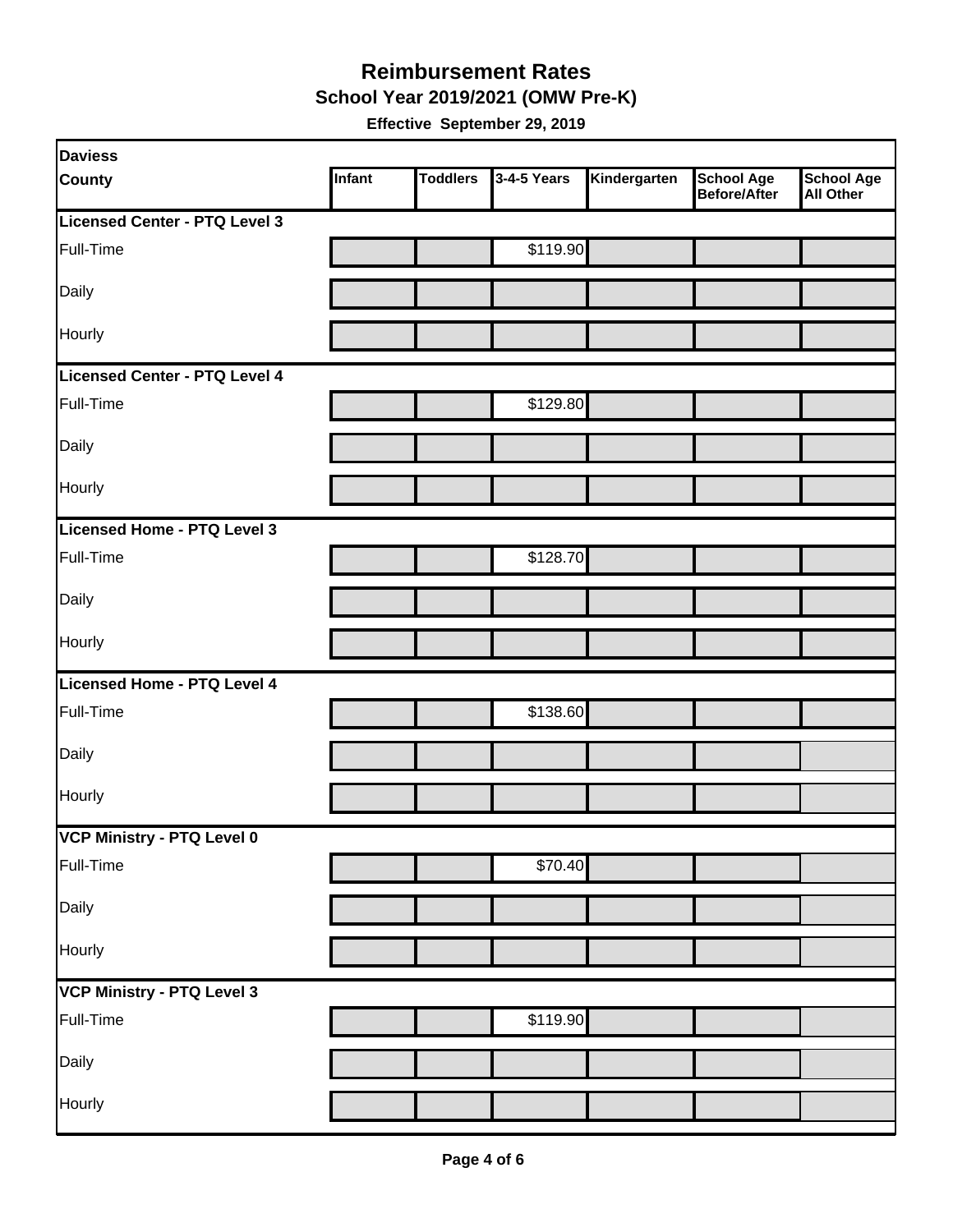**School Year 2019/2021 (OMW Pre-K)** 

| <b>Daviess</b>                                 |        |                 |             |              |                                          |                                       |
|------------------------------------------------|--------|-----------------|-------------|--------------|------------------------------------------|---------------------------------------|
| <b>County</b>                                  | Infant | <b>Toddlers</b> | 3-4-5 Years | Kindergarten | <b>School Age</b><br><b>Before/After</b> | <b>School Age</b><br><b>All Other</b> |
| VCP Ministry - PTQ Level 4                     |        |                 |             |              |                                          |                                       |
| Full-Time                                      |        |                 | \$129.80    |              |                                          |                                       |
| Daily                                          |        |                 |             |              |                                          |                                       |
| Hourly                                         |        |                 |             |              |                                          |                                       |
| <b>Private Accredited School - PTQ Level 0</b> |        |                 |             |              |                                          |                                       |
| Full-Time                                      |        |                 | \$92.40     |              |                                          |                                       |
| Daily                                          |        |                 |             |              |                                          |                                       |
| Hourly                                         |        |                 |             |              |                                          |                                       |
| <b>Private Accredited School - PTQ Level 1</b> |        |                 |             |              |                                          |                                       |
| Full-Time                                      |        |                 | \$92.40     |              |                                          |                                       |
| Daily                                          |        |                 |             |              |                                          |                                       |
| Hourly                                         |        |                 |             |              |                                          |                                       |
| <b>Private Accredited School - PTQ Level 2</b> |        |                 |             |              |                                          |                                       |
| Full-Time                                      |        |                 | \$111.10    |              |                                          |                                       |
| Daily                                          |        |                 |             |              |                                          |                                       |
| Hourly                                         |        |                 |             |              |                                          |                                       |
| Private Accredited School - PTQ Level 3        |        |                 |             |              |                                          |                                       |
| Full-Time                                      |        |                 | \$119.90    |              |                                          |                                       |
| Daily                                          |        |                 |             |              |                                          |                                       |
| Hourly                                         |        |                 |             |              |                                          |                                       |
| <b>Private Accredited School - PTQ Level 4</b> |        |                 |             |              |                                          |                                       |
| Full-Time                                      |        |                 | \$129.80    |              |                                          |                                       |
| Daily                                          |        |                 |             |              |                                          |                                       |
| Hourly                                         |        |                 |             |              |                                          |                                       |